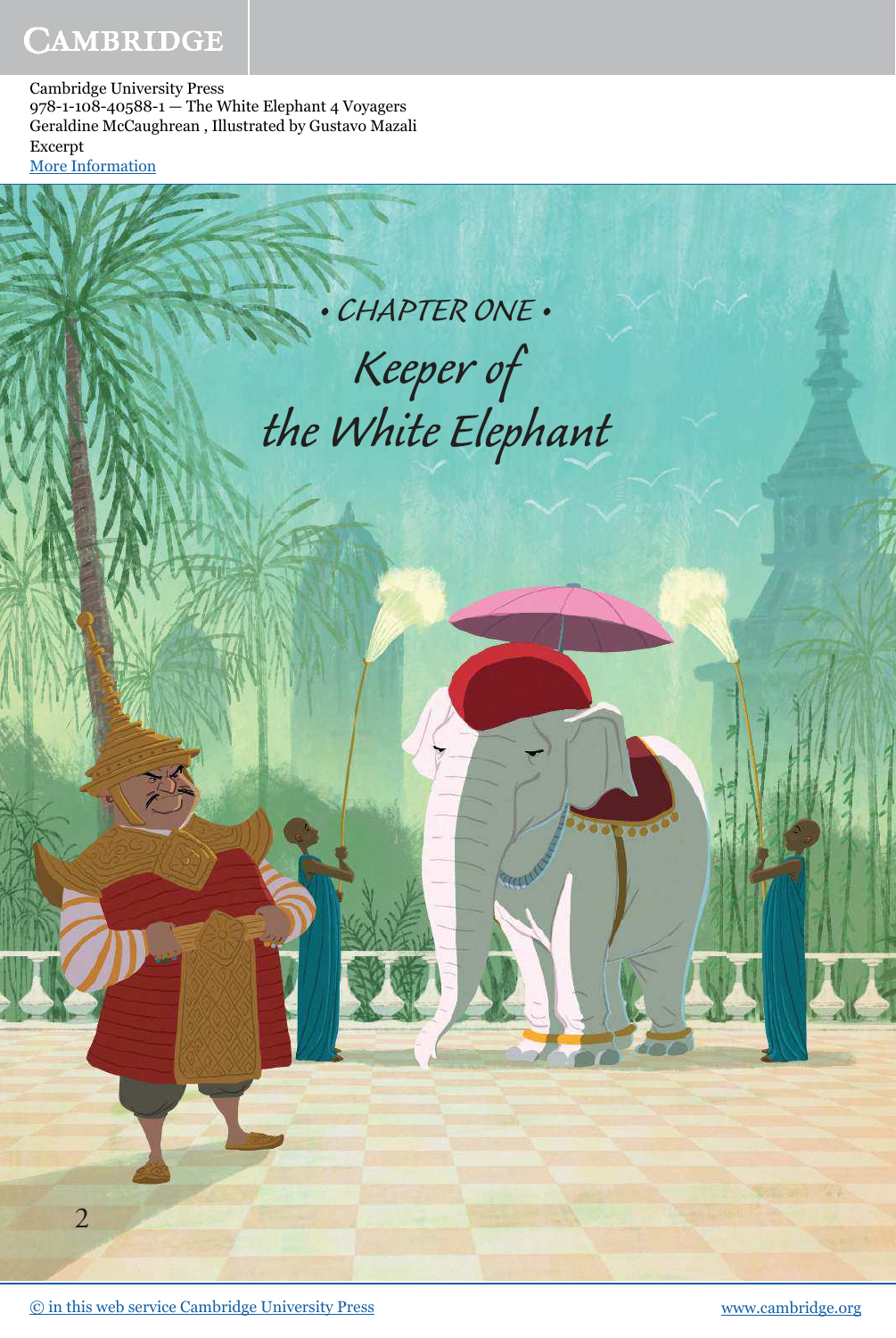## CAMBRIDGE

Cambridge University Press 978-1-108-40588-1 — The White Elephant 4 Voyagers Geraldine McCaughrean , Illustrated by Gustavo Mazali Excerpt [More Information](www.cambridge.org/9781108405881)

> Once, in the kingdom of Siam, there was a king who was very rich indeed. He was born rich and he grew richer, chiefly because he never, ever gave anything away – no, not so much as a used tea-leaf. Unless you count his white elephant, of course.

White elephants are very rare. Few people have ever seen one. Far fewer have ever owned one. The king did not especially like his elephant, but he liked to own things that nobody else owned, and he liked to show off how rich he was. So he dressed the elephant in a saddle of scarlet velvet with golden tassels and a pink parasol to keep off the sun. There were gold bracelets for her ankles, a red leather hood and, around her neck, a silver chain.

He had a palace built for her, and ordered his servants to gather her food and fetch her water, to scrub her back and to fan her on hot days. Musicians and singers were sent to entertain her. Visitors to the palace marvelled at the wonderful beast, and the king was known on five continents as The King with the White Elephant. He liked to be famous. He was a vain man.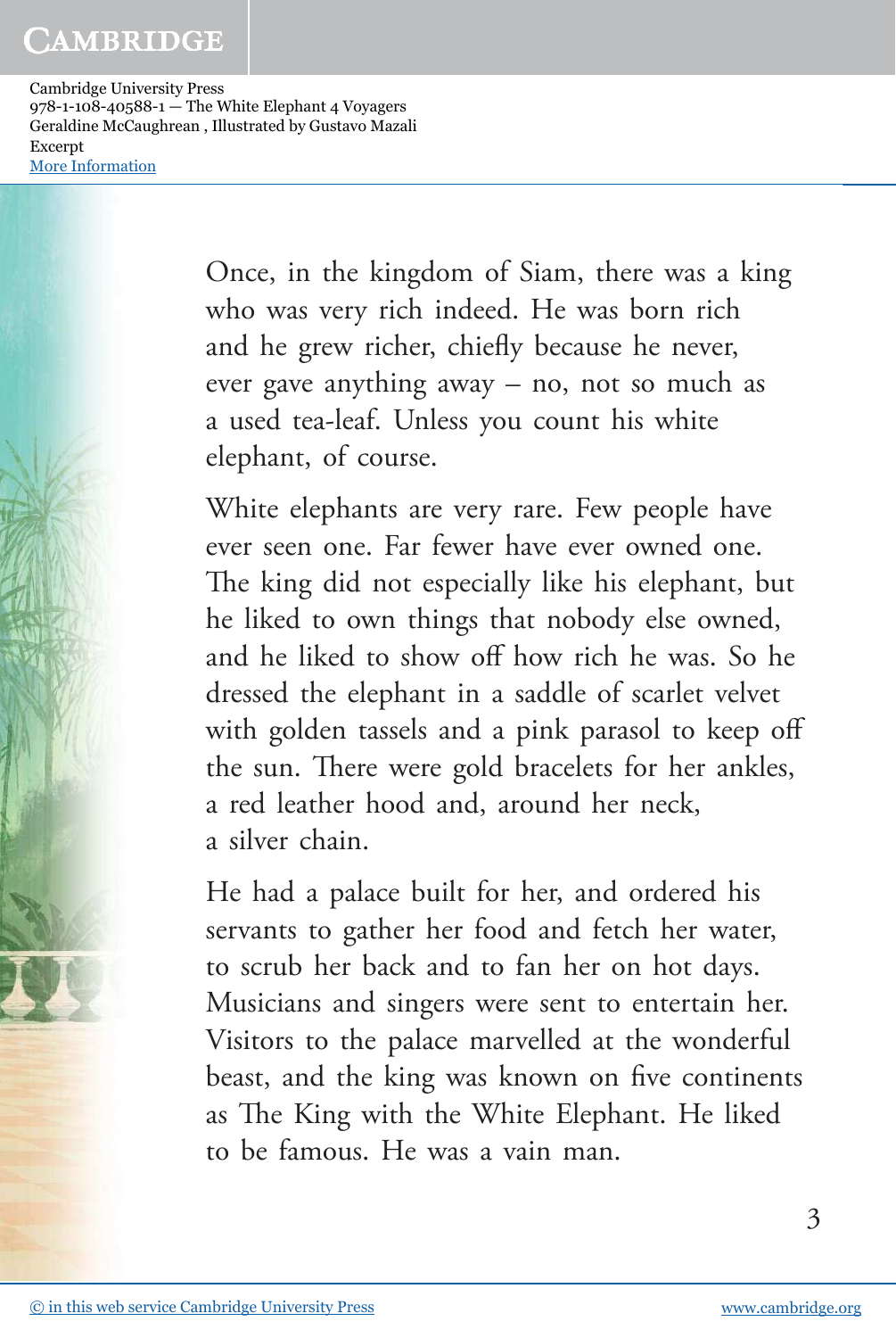Cambridge University Press 978-1-108-40588-1 — The White Elephant 4 Voyagers Geraldine McCaughrean , Illustrated by Gustavo Mazali Excerpt [More Information](www.cambridge.org/9781108405881)

> He was also spiteful. If one of his noblemen or advisors or generals annoyed him – did not bow low enough, forgot his birthday, lost a battle – he would smile and say, 'I shall make you my Keeper of the White Elephant. Take great care of her now, won't you?' It sounded like an honour. It was not.

> That nobleman or advisor or general would have to take away the elephant, clothe her, feed her, build her a palace, entertain her and keep her clean. The cost would be terrible. The nobleman, advisor or general's money would soon be all gone. He would have to borrow from his friends, but would not be able to pay them back. His wife and children would go hungry. He would not sleep for worrying. He would grow shabby and ill. Finally, he would have to beg the king to take back his gift, then flee the country, shamed and penniless.

4